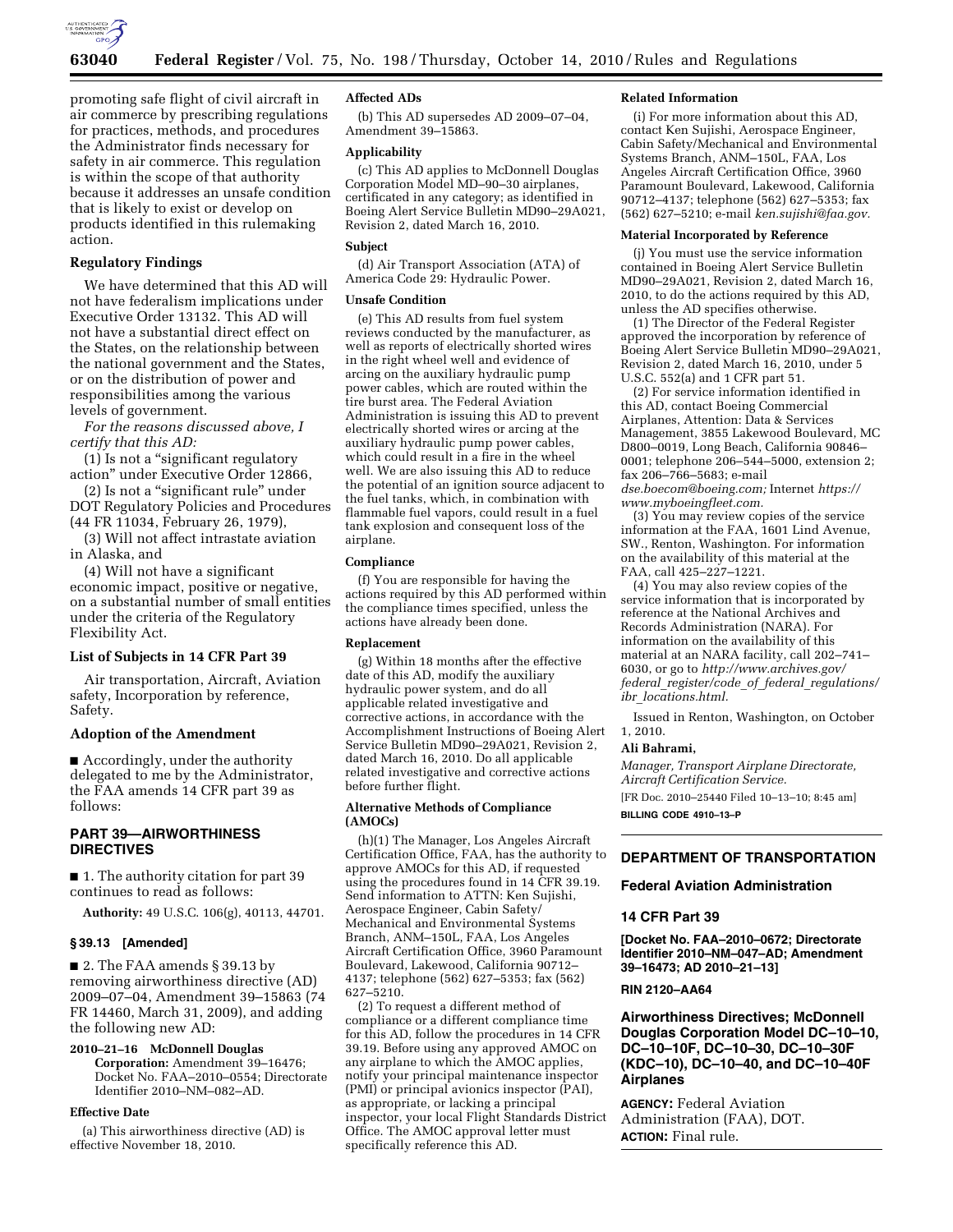**SUMMARY:** We are adopting a new airworthiness directive (AD) for the products listed above. This AD requires installing a support bracket and coupler on the left and right wing-to-fuselage transition, and metallic overbraid on the left and right leading edge wire assembly. This AD was prompted by fuel system reviews conducted by the manufacturer, as well as reports that the fuel quantity system was affected by lightning-induced transients. We are issuing this AD to prevent lightninginduced transients to the fuel quantity indication system, which could cause voltage levels to go beyond original design levels between fuel tank probes and structure, and become a potential ignition source at the fuel tank, which, in combination with flammable fuel vapors, could result in a fuel tank explosion and consequent loss of the airplane.

**DATES:** This AD is effective November 18, 2010.

The Director of the Federal Register approved the incorporation by reference of certain publications listed in the AD as of November 18, 2010.

**ADDRESSES:** For service information identified in this AD, contact Boeing Commercial Airplanes, Attention: Data & Services Management, 3855 Lakewood Boulevard, MC D800–0019, Long Beach, California 90846–0001; telephone 206–544–5000, extension 2; fax 206–766–5683; e-mail *[dse.boecom@boeing.com;](mailto:dse.boecom@boeing.com)* Internet

*[https://www.myboeingfleet.com.](https://www.myboeingfleet.com)* You may review copies of the referenced service information at the FAA, Transport Airplane Directorate, 1601 Lind Avenue, SW., Renton, Washington. For information on the availability of this material at the FAA, call 425–227– 1221.

# **Examining the AD Docket**

You may examine the AD docket on the Internet at *[http://](http://www.regulations.gov)  [www.regulations.gov;](http://www.regulations.gov)* or in person at the Docket Management Facility between 9 a.m. and 5 p.m., Monday through Friday, except Federal holidays. The AD docket contains this AD, the regulatory evaluation, any comments received, and other information. The address for the Docket Office (phone: 800–647–5527) is Document Management Facility, U.S. Department of Transportation, Docket Operations, M–30, West Building Ground Floor, Room W12–140, 1200 New Jersey Avenue, SE., Washington, DC 20590.

# **FOR FURTHER INFORMATION CONTACT:**

Samuel Lee, Aerospace Engineer, Propulsion Branch, ANM–140L, FAA, Los Angeles Aircraft Certification Office (ACO), 3960 Paramount Boulevard, Lakewood, California 90712–4137; telephone (562) 627–5262; fax (562) 627–5210; e-mail *[samuel.lee@faa.gov.](mailto:samuel.lee@faa.gov)*  **SUPPLEMENTARY INFORMATION:** 

#### **Discussion**

We issued a notice of proposed rulemaking (NPRM) to amend 14 CFR

ESTIMATED COSTS

| Action           | Labor cost | Parts cost | Cost per<br>product | Cost on U.S.<br>operators |
|------------------|------------|------------|---------------------|---------------------------|
| Installation<br> |            | \$999      | \$3.379             | \$206.119                 |

#### **Authority for This Rulemaking**

Title 49 of the United States Code specifies the FAA's authority to issue rules on aviation safety. Subtitle I, section 106, describes the authority of the FAA Administrator. Subtitle VII: Aviation Programs, describes in more detail the scope of the Agency's authority.

We are issuing this rulemaking under the authority described in Subtitle VII, Part A, Subpart III, Section 44701: ''General requirements.'' Under that section, Congress charges the FAA with promoting safe flight of civil aircraft in air commerce by prescribing regulations for practices, methods, and procedures the Administrator finds necessary for safety in air commerce. This regulation is within the scope of that authority because it addresses an unsafe condition that is likely to exist or develop on products identified in this rulemaking action.

# **Regulatory Findings**

This AD will not have federalism implications under Executive Order 13132. This AD will not have a substantial direct effect on the States, on the relationship between the national government and the States, or on the distribution of power and responsibilities among the various levels of government.

*For the reasons discussed above, I certify that this AD:* 

(1) Is not a ''significant regulatory action'' under Executive Order 12866,

(2) Is not a ''significant rule'' under DOT Regulatory Policies and Procedures (44 FR 11034, February 26, 1979),

(3) Will not affect intrastate aviation in Alaska, and

part 39 to include an airworthiness directive (AD) that would apply to the specified products. That NPRM was published in the **Federal Register** on July 7, 2010 (75 FR 38943). That NPRM proposed to require installing a support bracket and coupler on the left and right wing-to-fuselage transition, and metallic overbraid on the left and right leading

We gave the public the opportunity to participate in developing this AD. We received no comments on the NPRM or on the determination of the cost to the

We reviewed the relevant data and determined that air safety and the public interest require adopting the AD as proposed except for minor editorial changes. We have determined that these

• Are consistent with the intent that

We estimate that this AD affects 61

We estimate the following costs to

was proposed in the NPRM for correcting the unsafe condition; and • Do not add any additional burden upon the public than was already

proposed in the NPRM. **Costs of Compliance** 

airplanes of U.S. registry.

comply with this AD:

edge wire assembly.

**Comments** 

public. **Conclusion** 

minor changes:

(4) Will not have a significant economic impact, positive or negative, on a substantial number of small entities under the criteria of the Regulatory Flexibility Act.

# **List of Subjects in 14 CFR Part 39**

Air transportation, Aircraft, Aviation safety, Incorporation by reference, Safety.

# **Adoption of the Amendment**

■ Accordingly, under the authority delegated to me by the Administrator, the FAA amends 14 CFR part 39 as follows: